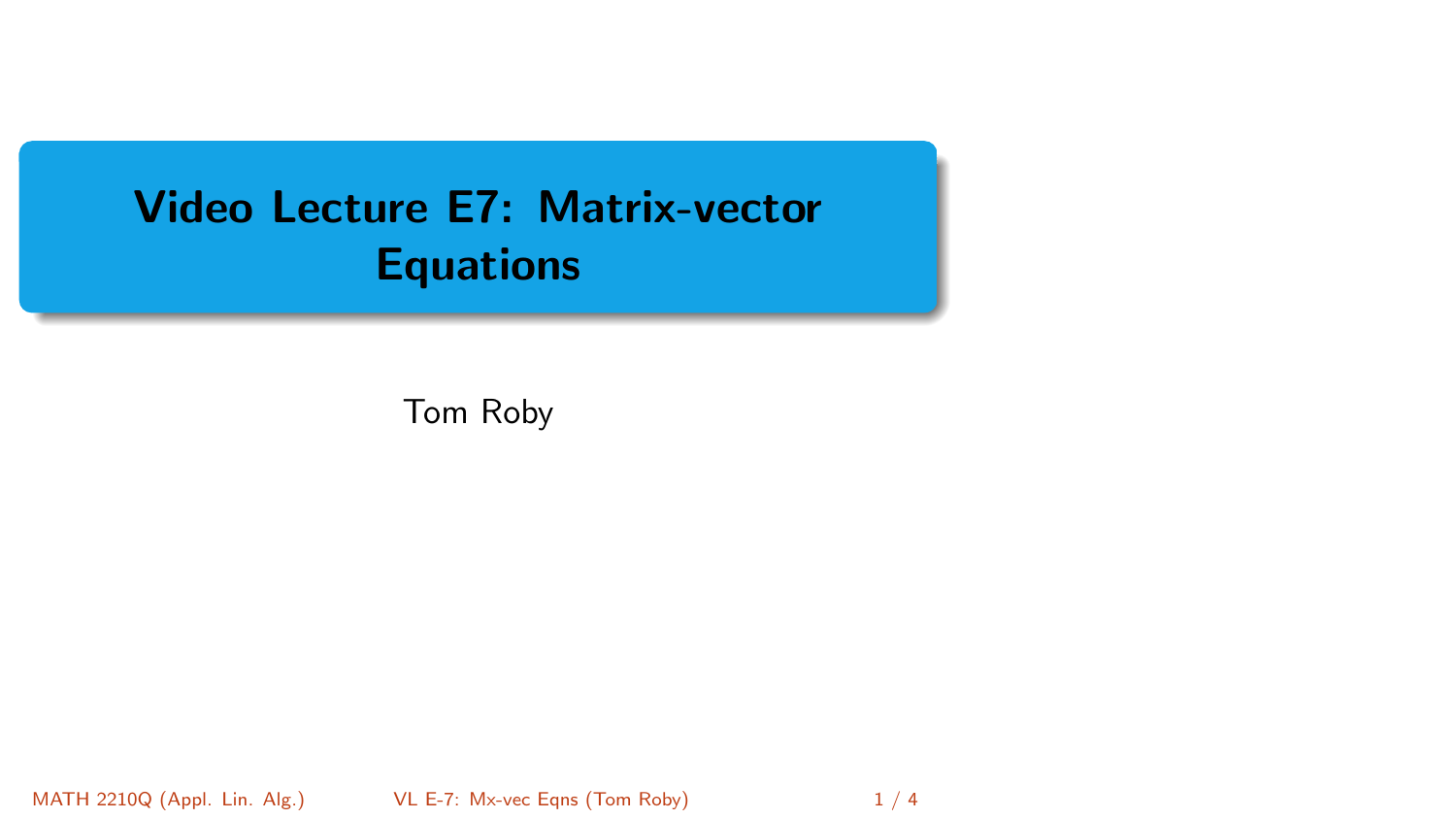## Outline & Objectives

• Interpret (a) systems of linear equations as expressing (b) a  $\frac{single}{s}$  Matrix-vector equation or  $(c)$  one vector lies in the span of several others.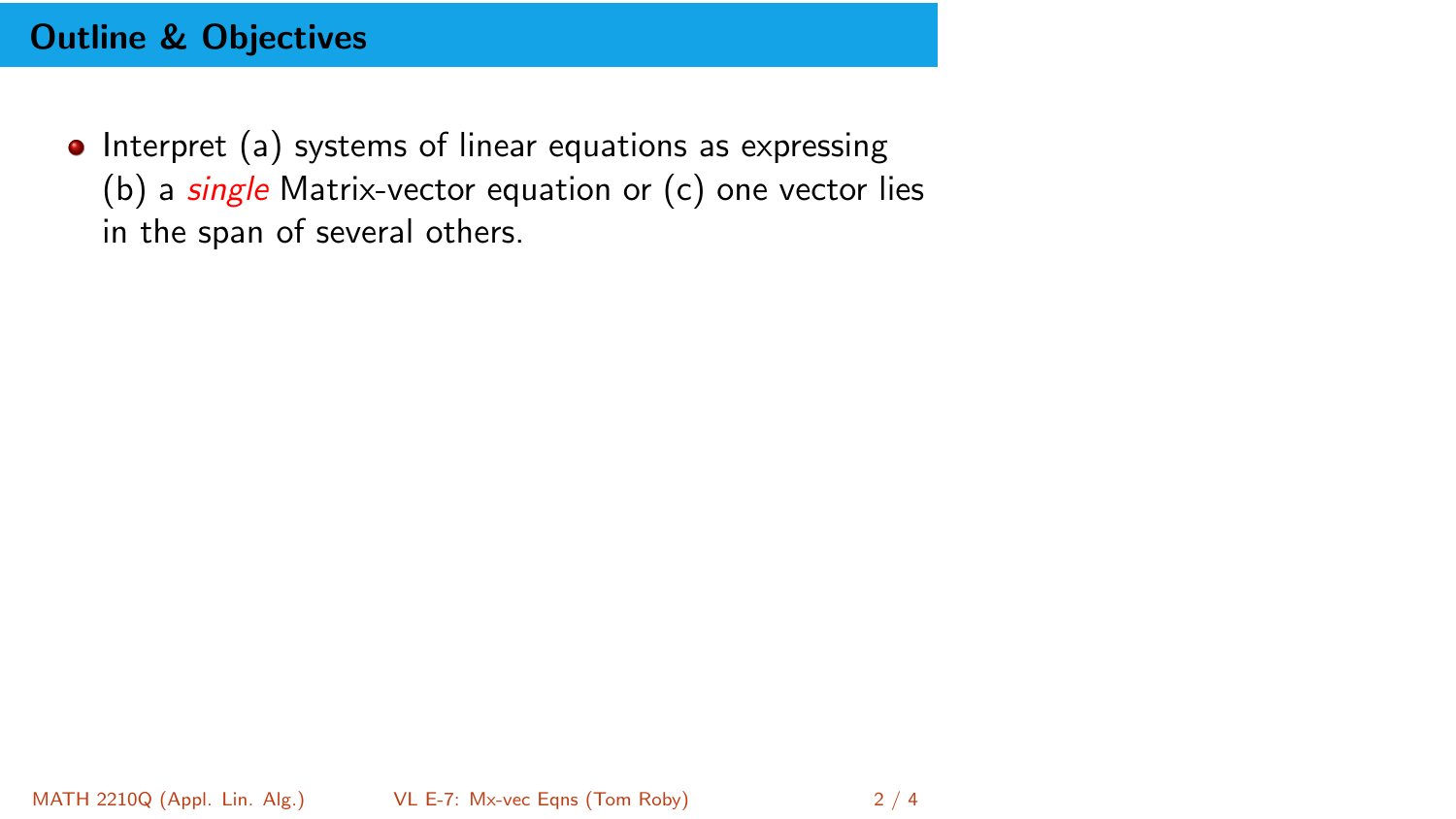#### Matrix-vector multiplication

### **Definition**

Define the product of an  $m \times n$  matrix A, whose columns are  $\vec{a}_1, \ldots, \vec{a}_n$ , with a vector  $\vec{x} \in \mathbb{R}^n$  by

$$
A\vec{x} = \begin{bmatrix} \vec{a}_1 & \vec{a}_2 & \cdots & \vec{a}_n \end{bmatrix} \begin{bmatrix} x_1 \\ \vdots \\ x_n \end{bmatrix} = x_1 \vec{a}_1 + x_2 \vec{a}_2 + \cdots + x_n \vec{a}_n.
$$

$$
\begin{bmatrix} 3 & -1 & 2 \ -2 & 0 & 3 \end{bmatrix} \begin{bmatrix} 0 \ -1 \ 3 \end{bmatrix} = 0 \begin{bmatrix} 3 \ -2 \end{bmatrix} - 1 \begin{bmatrix} -1 \ 0 \end{bmatrix} + 3 \begin{bmatrix} 2 \ 3 \end{bmatrix} = \begin{bmatrix} 7 \ 9 \end{bmatrix}.
$$
  

$$
\begin{cases} 3x_1 - x_2 + 2x_3 = 7 \\ -2x_1 + 3x_3 = 9 \end{cases}
$$
 has solution  $\vec{x} = (0, -1, 3)$ . So does  
 $A\vec{x} = \vec{b}$ . Let's try  $\begin{bmatrix} 1 & 2 \\ 3 & 4 \\ 5 & 6 \end{bmatrix} \begin{bmatrix} 2 \\ -1 \end{bmatrix}$ .